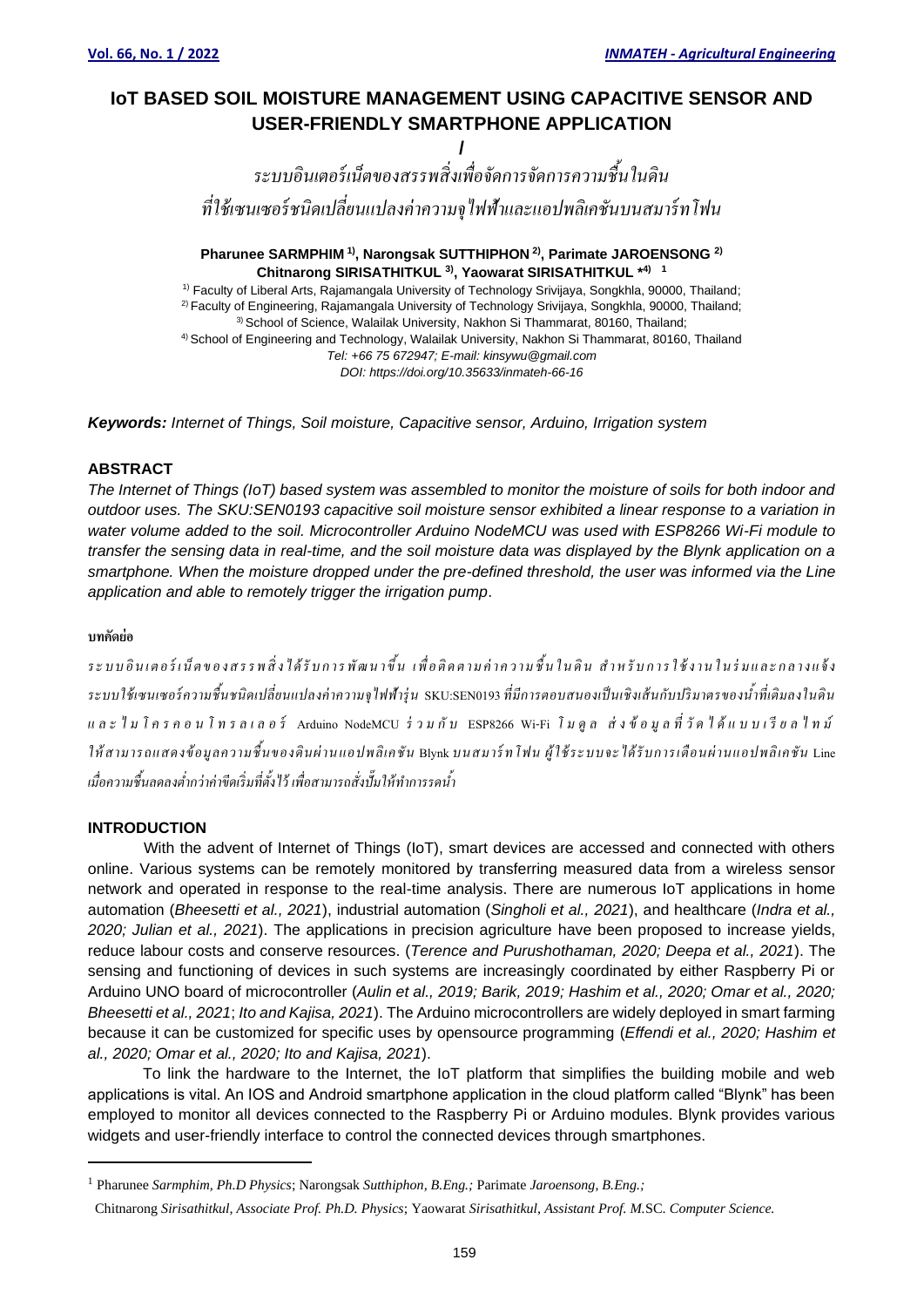Blynk is therefore an automation platform for communicating between different web-based services, applications, and devices. It has been implemented in home automation (*Bheesetti et al., 2021*), street light (*Yusoff et al., 2020*), chicken farming (*Syahrorini et al., 2020*), drainage (*Bhanujyothi et al., 2020*), and water quality monitoring (*Abad et al., 2020*) systems connected to the Internet Wi-Fi. Very recently, the Arduino NodeMCU ESP8266 facilely communicating with a smartphone user via Blynk were used to evaluate the level of waste inside the dustbin (*Maddileti and Kurakula, 2020*).

Of particular relevance to this research is soil moisture monitoring. Accurate and precise measurements of soil moisture are vital to improve crop production and optimize resources. The soil volumetric water content is conventionally measured by means of the gravimetric method and tensiometry. Since the water contents affect the dielectric properties of soils, both resistive and capacitive sensing are viable routes to evaluate the moisture in real-time. Resistive sensors proved effective in low-cost soil moisture monitoring systems, but they are susceptible to systematic errors (*Segundo et al., 2015; Chavanne et al., 2018; Kumar et al., 2021*). Furthermore, commercial capacitive sensors tended to have higher accuracy and precision (*Domínguez-Niño et al., 2019; Adla et al., 2020*). The packed soil between a pair of parallel plates acts the dielectric materials in a capacitor, and the moisture is detected based on changing capacitance and resonant frequency. The SKU:SEN0193 capacitive soil moisture sensor from DFRobot (Shanghai, China) has received much interest recently (*Nagahage et al., 2019; Borah et al., 2020a; Borah et al., 2020b; Placidi et al., 2020; Visconti et al., 2020*). In *Radi et al. (2018)*, it was observed that the moisture reading of this low-cost sensor was not affected by the changes in soil temperature and volume. However, *Nagahage et al. (2019)* suggested that the output from the sensor depended on the soil composition, and soil-specific calibration was demonstrated. In *Placidi et al. (2020)*, the research comprehensively studied the SKU:SEN0193 characteristics and recommended its use in IoT based systems for monitoring a well-defined type of soil.

The objective of this research is to implement the SKU:SEN0193 capacitive sensor in the soil moisture management based on IoT technology. By incorporating Arduino NodeMCU ESP8266 and developing a software platform, sensing data is acquired and viewed remotely on a smartphone. In addition to the soil moisture monitoring, the system also controls an irrigation pump. These automate sensing and remote watering operations are demonstrated for practical uses in agricultural fields, paddies, orchards, as well as urban farming.

### **MATERIALS AND METHODS**

#### **HARDWARE AND SYSTEM DEVELOPMENT**

An Arduino microcontroller board (NodeMCU ESP8266) was connected to a capacitive soil moisture sensor (SKU:SEN0193 module v1.2) and a liquid crystal display (LCD). It converted the analog input voltage (0-5 V) from the sensor into digital data. The program was written to adjust the soil moisture percentage from 0 to 100% according to the calibration. The data displayed on the LCD was transferred to a smartphone by linking this moisture sensing system to the Internet Wi-Fi as schematically shown in Fig. 1.



**Fig. 1 - Schematic diagram of IoT based soil moisture management system**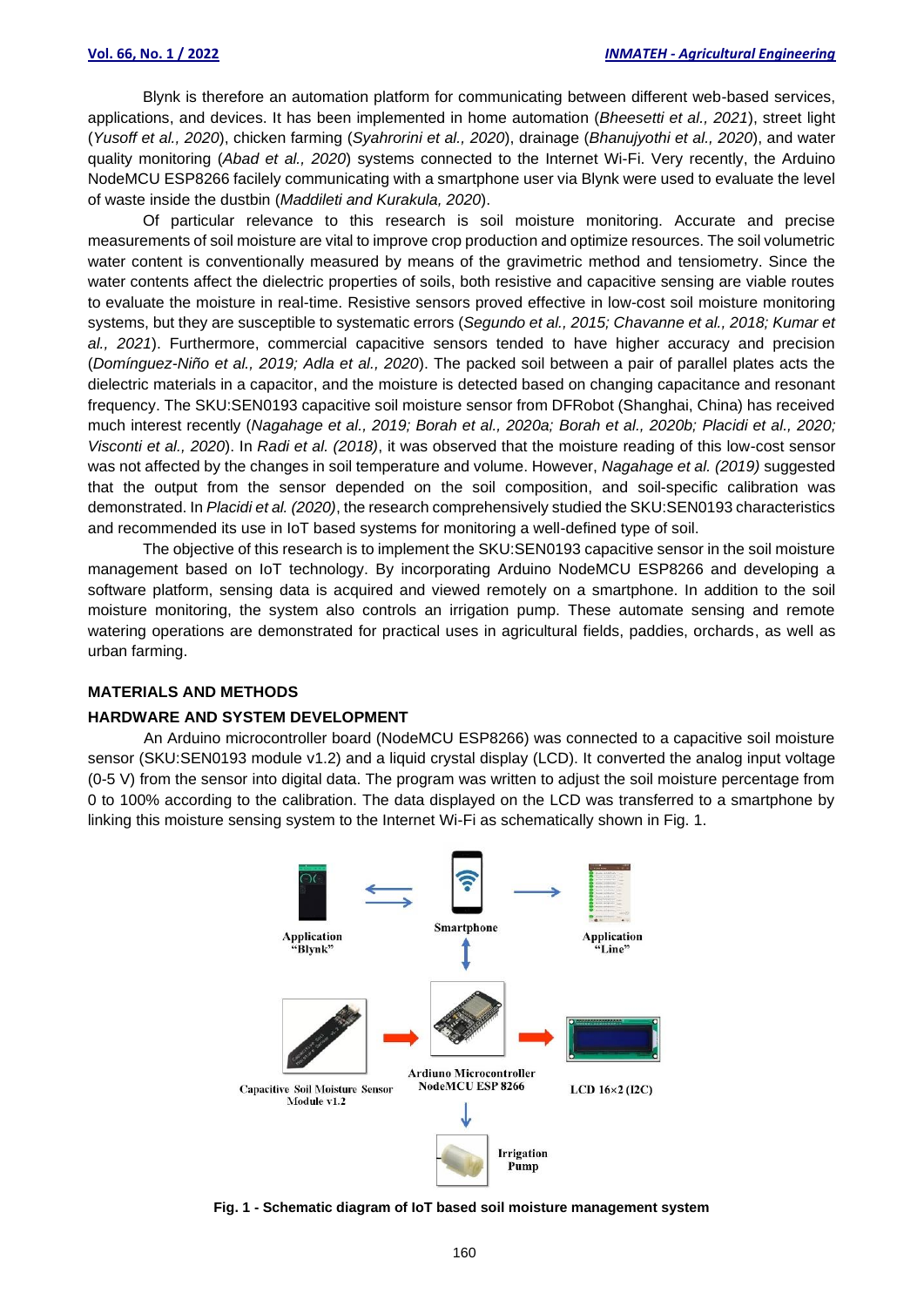#### **TEST OF SOIL MOISTURE SENSOR**

To demonstrate the sensing operation with packed soils of varying moistures, soils locally acquired from agricultural fields were sieved and then baked in the oven at  $150^{\circ}$ C for 20 h. In a 100 mL beaker, 65 g of dried soils were filled, and waters of varying volumes up to 32 mL were added. The sensor was installed around the centre of the beaker cross-section at a depth of 3 cm (Fig. 2). The moisture averaged from 5 repeated readings was then plotted as a function of the water content. The beaker was also attached to the water supply from an irrigation pump.



**Fig. 2 - Capacitive soil moisture sensor (I) connecting to Arduino board and LCD; (II) probing the packed soil**

#### **SOFTWARE DESIGN FOR AUTOMATED MOISTURE MONITORING AND IRRIGATION**

The system was developed by taking the electrical signals based on the voltage difference from the SKU:SEN0193 capacitive soil moisture sensor and converted to the moisture level by the Arduino NodeMCU ESP8266. The board was programmed to send the soil moisture to the smartphone and notify the user. Fig. 3 depicts the C programming code to read the soil moisture percentage data and display it on the LCD. The soil moisture data are sent to display on the Blynk application in real-time. The Arduino microcontroller also links the automated irrigation system to a smartphone via the Internet Wi-Fi. If the soil moisture percentage is lower than the pre-defined threshold, the notification message will be sent via the Line application.

The user can execute a command to turn on the irrigation pump via the Blynk application (Fig. 4).

```
//Display moisture level reading from SKU:SEN0193 capacitive sensor
void loop() {
 Serial.print("MOISTURE LEVEL : ");
  value = 1023 - analogRead(sense_Pin);
  lcd.setCursor(10, 0);
  lcd.print(value);
  percent = 1023 - analogRead(sense_Pin);
  percent = (percent / 1023) * 99.89;
 value = value / 10;
  Serial.print(value);
  Serial.print("\t Soil moisture : ");
  Serial.print(percent);
  Serial.println("%");
  delay(3000);
  lcd.setCursor(10, 1);
  lcd.print(percent);
  lcd.setCursor(15,1);
  lcd.print("%");
  delay(100);
}
```
**Fig. 3 - The C programming code for collecting the soil moisture data and displaying the reading on the LCD**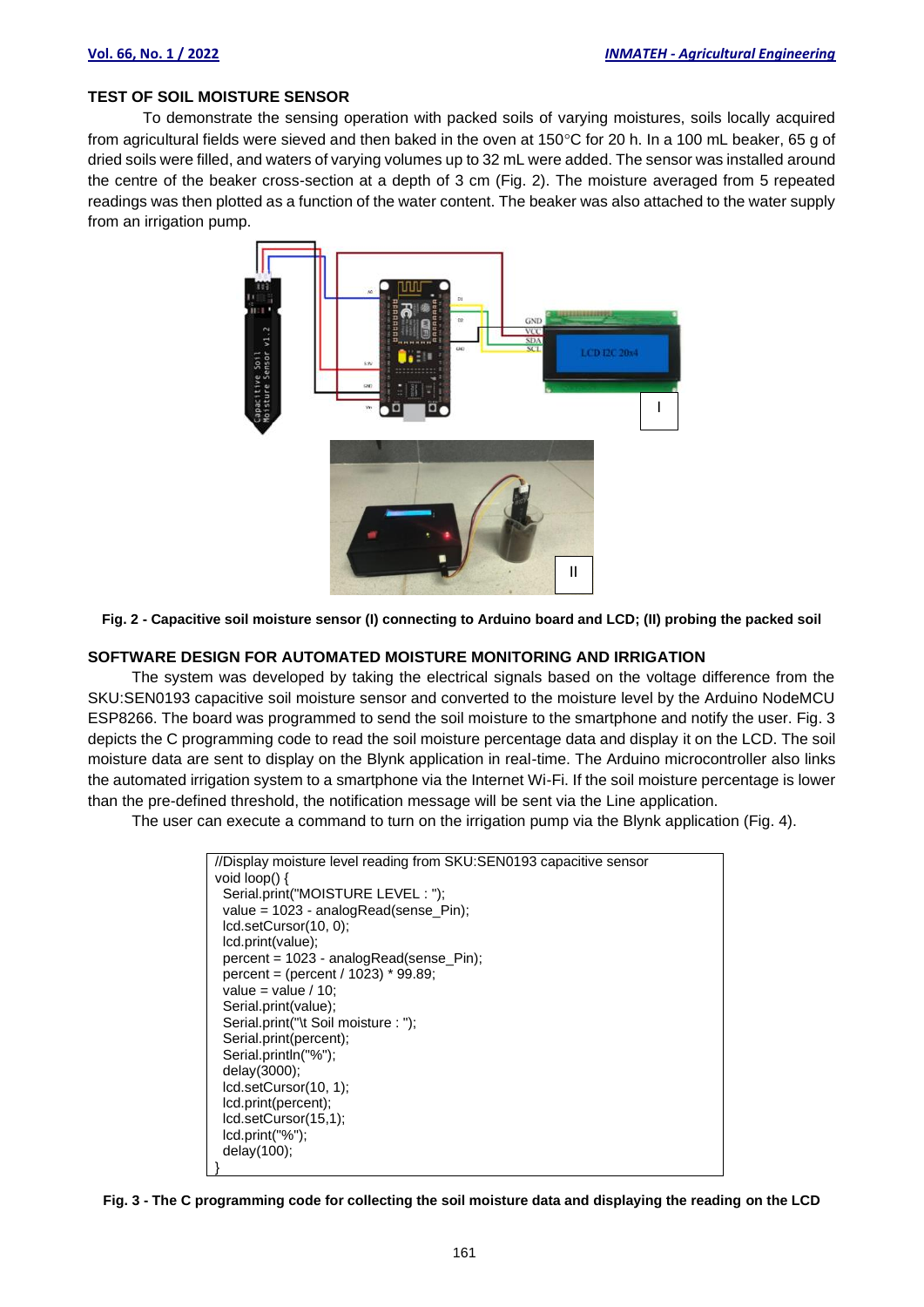```
\overline{void loop()} HumidityValue = 1023 - analogRead (HumiditySensor);
  Serial.print("HumidityValueBlynk :");
  Serial.println (HumidityValueBlynk);
 Serial.println (HumidityValue);
  percent = 1023 - analogRead(HumiditySensor);
  percent = (percent / 1023) * 99.89;
 value = value / 10;
  Blynk.virtualWrite(V0,HumidityValue);
  Blynk.virtualWrite(V3,percent);
. . .
  if (HumidityValue < 350){
    i++;
   HumidityValueBlynk = 0;
    digitalWrite(Pump,ON);
. . .
   Serial.print("PUMP ON");
   Serial.println(i);
  while(i==1){
     Line_Notify(message);
      Serial.println("LINE_Notify");
     i=0:
      delay(10000);
   } 
  }
   else {
     i=0:
     HumidityValueBlynk = 1000;
     digitalWrite(Pump, OFF);
     lcd.setCursor(10, 1);
     lcd.print(percent);
     Serial.println("PUMP OFF");
     Serial.println(i);
  }
\mathbb{R} .
  Blynk.run();
\mathbb{R} .
}
BLYNK_WRITE(V1) {
 int pinValue = param. asInt ();
  Serial.print("V1 Slider value is: ");
  Serial.println(pinValue);
 if (pinValue == 1) {
   digitalWrite (Pump, ON);
   delay(5000);
  }
  else {
   digitalWrite (Pump, OFF);
   delay(5000);
  }
}
```


#### **RESULTS AND DISCUSSION**

From the plot of moisture reading against the variation in water up to 32 ml in Fig. 5, the SKU:SEN0193 capacitive sensor exhibits a linear response to the increase in water content. The linearity obtained in the extended range from 18% to 70% moisture is an advantageous characteristic for practical uses. The standard deviation from 5 repeated measurements, which appeared as error bars in the plot, indicates the precision of the sensing. The largest relative deviation of 4.3% occurs in the case of low water content (5 ml). This precision is comparable to that of a soil moisture meter (Sartorius MA 150) based on the gravimetric method. The performance is consistent with the characterizations of this sensor in the literature (*Borah et al., 2020a; Borah et al., 2020b; Placidi et al., 2020*). From the demonstrations, the SKU:SEN0193 capacitive sensor is fairly robust and applicable for outdoor uses for a period of time. Importantly, the soil-specific calibration is constantly needed to ensure the accuracy of the moisture percentage (*Nagahage et al., 2019*).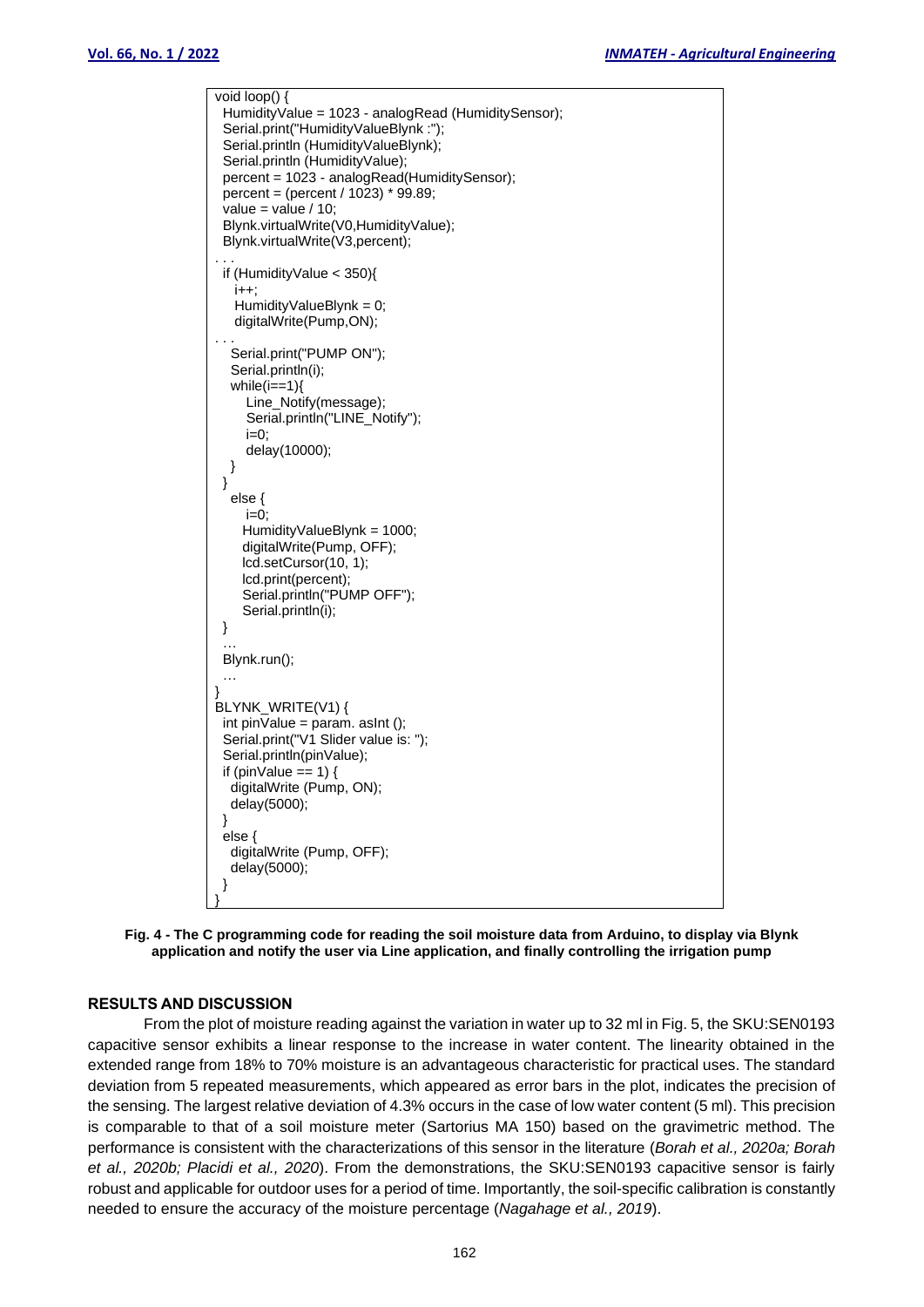

**Fig. 5 - Plot of soil moisture against the water content in the packed soil showing the linearity of SKU:SEN0193 sensor**

Android applications allow the graphical user interface to receive the data and send commands via the Internet Wi-Fi. Fig. 6(I) shows the smartphone display of soil moisture percentage on the Blynk application, and notifications of the moisture below the threshold of 30% via the Line application are exemplified in Fig. 6(II). As in Fig. 6(III), the irrigation can then be remotely activated by using the Blynk application on any smartphone. Without taking the cost of a smartphone into account, this system costs around 33 USD. The Arduino board constitutes one-third of the cost, whereas the SKU:SEN0193 sensor is available for only a few USD.



**Fig. 6 - Smartphone screenshots of graphical user interface:**

*I - soil moisture display on the Blynk application; II - message notifications of the low moisture on the Line application; III - remote irrigation*

Compared to the earlier systems presented in the literature (*Hashim et al., 2020*), this IoT based system is obviously convenient to be operated by an untrained user because of the exploitation of recent smartphone applications and sensor developments.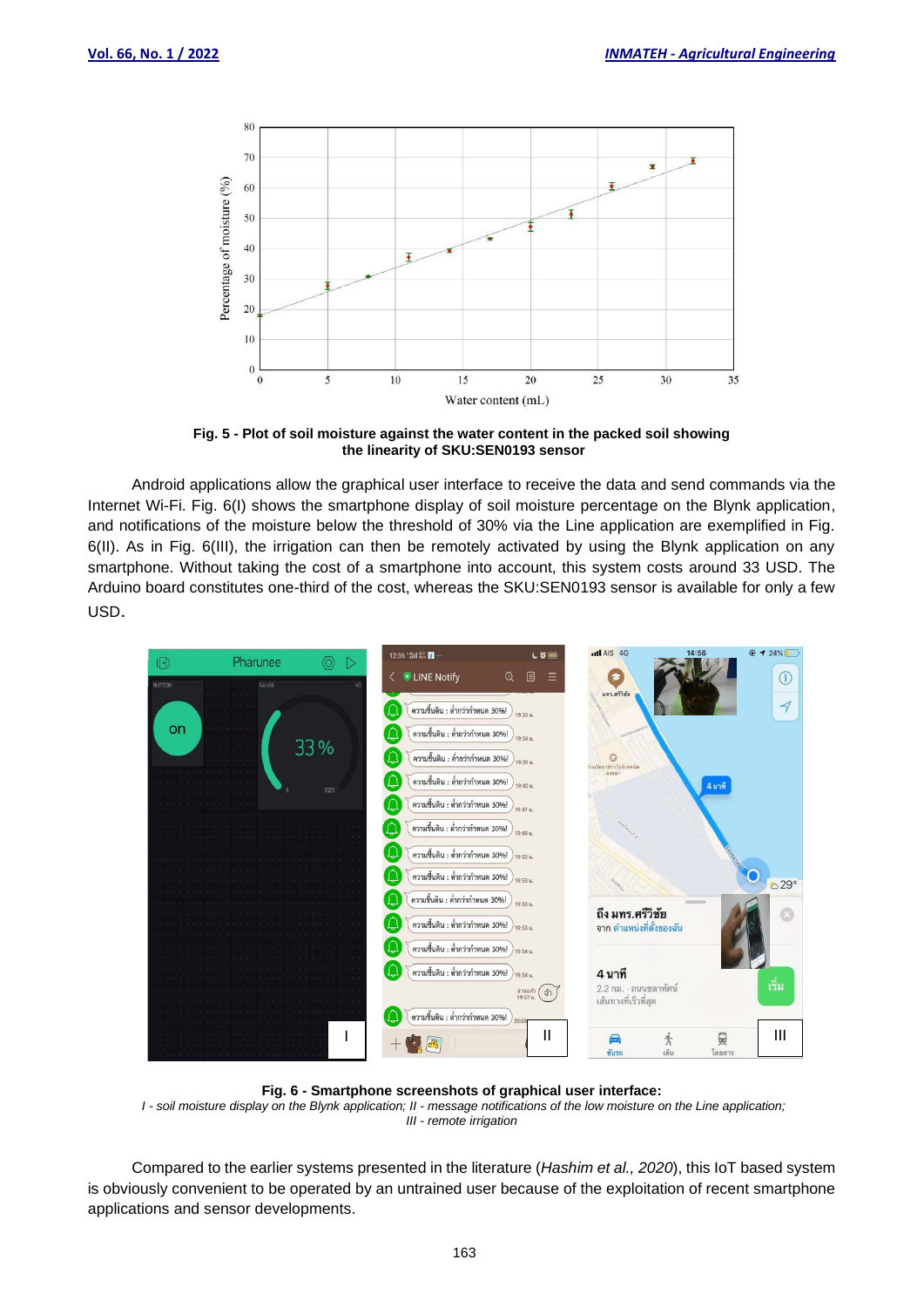As pointed out by (*Omar et al., 2020*), a smartphone platform is user-friendly and advantageous in terms of operational efficiency and productivity in agriculture and farm sectors on any scale (*Effendi et al., 2020*). The Arduino board can be reprogrammable for sensor and feature additions. Multiple sensing nodes are feasible on a limited budget. Other measurements, including temperature and humidity sensing, can be integrated into the system (*Barik, 2019; Kun et al., 2021*), and data can be managed on cloud servers (*Aziz et al., 2019; Hashim et al., 2020*). From the additional information, other operations like automated fertilization were carried out (*Visconti et al., 2020*). This system can be expanded into a soil moisture monitoring station powered by a photovoltaic module (*Ramadan et al., 2018*). Furthermore, it can incorporate weather forecast data and the soil moisture prediction algorithm for irrigation planning (*Goap et al., 2018*).

# **CONCLUSIONS**

By incorporating user-friendly mobile applications and a low-cost capacitive sensor, an IoT based system is demonstrated as a cost-effective and practical route to remotely manage the soil moisture in both agricultural fields and urban farming. A smartphone user is able to monitor the moisture percentage measured by the sensor via the Blynk application and is additionally alerted by the Line application notification whenever the moisture drops below the pre-defined threshold. The irrigation command can then be executed via Internet Wi-Fi. This system can facilely be operated by an untrained user.

# **ACKNOWLEDGEMENT**

The authors are grateful for the facility support by the Science Program, Faculty of Liberal Arts, Rajamangala University of Technology Srivijaya.

# **REFERENCES**

- [1] Abad, B. B., Caranguian, M. M., & Panganiban, E. B. (2020). IoT-based compact-matic drinking water filtration machine. *International Journal of Emerging Trends in Engineering Research*, *8*(7), 3887–3892. https://doi.org/10.30534/ijeter/2020/157872020
- [2] Adla, S., Rai, N. K., Karumanchi, S. H., Tripathi, S., Disse, M., & Pande, S. (2020). Laboratory calibration and performance evaluation of low-cost capacitive and very low-cost resistive soil moisture sensors. *Sensors*, *20*(2), 363. https://doi.org/10.3390/s20020363.
- [3] Aulin V. V., Pankov A. O., Zamota T. M., Lyashuk O. L., Hrynkiv A. V., Tykhyi A. A., & Kuzyk A. V. (2019). Development of mechatronic module for the seeding control system. *INMATEH - Agricultural Engineering, 59*(3), 1–8. https://doi.org/10.35633/INMATEH-59-20
- [4] Aziz, M. A. A., Abas, M. F., Abu Bashri, M. K. A., Saad, N. M., & Ariff, M. H. (2019). Evaluating IoT based passive water catchment monitoring system data acquisition and analysis. *Bulletin of Electrical Engineering and Informatics, 8*(4), 1373–1382. https://doi.org/10.11591/eei.v8i4.1583
- [5] Barik, L. (2019). IoT based temperature and humidity controlling using Arduino and Raspberry Pi. *International Journal of Advanced Computer Science and Applications, 10*(9), 494–502.
- [6] Bhanujyothi, H. C., Jacob, J. I., Vidya, J., Sahana, D. S., & Kumar, P. K. C. (2020). Cloud based smart system for monitoring and managing drainage using IoT. *International Journal of Advanced Trends in Computer Science and Engineering, 9*(5), 7230–7234. https://doi.org/10.30534/ijatcse/2020/50952020
- [7] Bheesetti, D. S. K., Bhogadi, V. N., Kintali, S. K., & Rahman, Z. U. (2021). A complete home automation strategy using Internet of Things. In A. Kumar & S. Mozar (Eds.), ICCCE 2020. *Lecture Notes in Electrical Engineering vol. 698* (pp. 363–373). Singapore: Springer. https://doi.org/10.1007/978-981-15- 7961-5\_36
- [8] Borah, S., Kumar, R., & Mukherjee, S. (2020a). Low-cost IoT framework for irrigation monitoring and control. *International Journal of Intelligent Unmanned Systems*, *9*(1), 63–79. https://doi.org/10.1108/IJIUS-12-2019-0075.
- [9] Borah, S., Kumar, R., Pakhira, W., & Mukherjee, S. (2020b). Design and analysis of power efficient IoT based capacitive sensor system to measure soil moisture, *Proceedings of 2020 International Conference on Computational Performance Evaluation*, Shillong / India, pp. 771–776.
- [10] Chavanne, X., Bruère, A., & Frangi, J. P. (2018). Comments to: A novel low-cost instrumentation system for measuring the water content and apparent electrical conductivity of soils. *Sensors, 18*(6), 1730. https://doi.org/10.3390/s18061730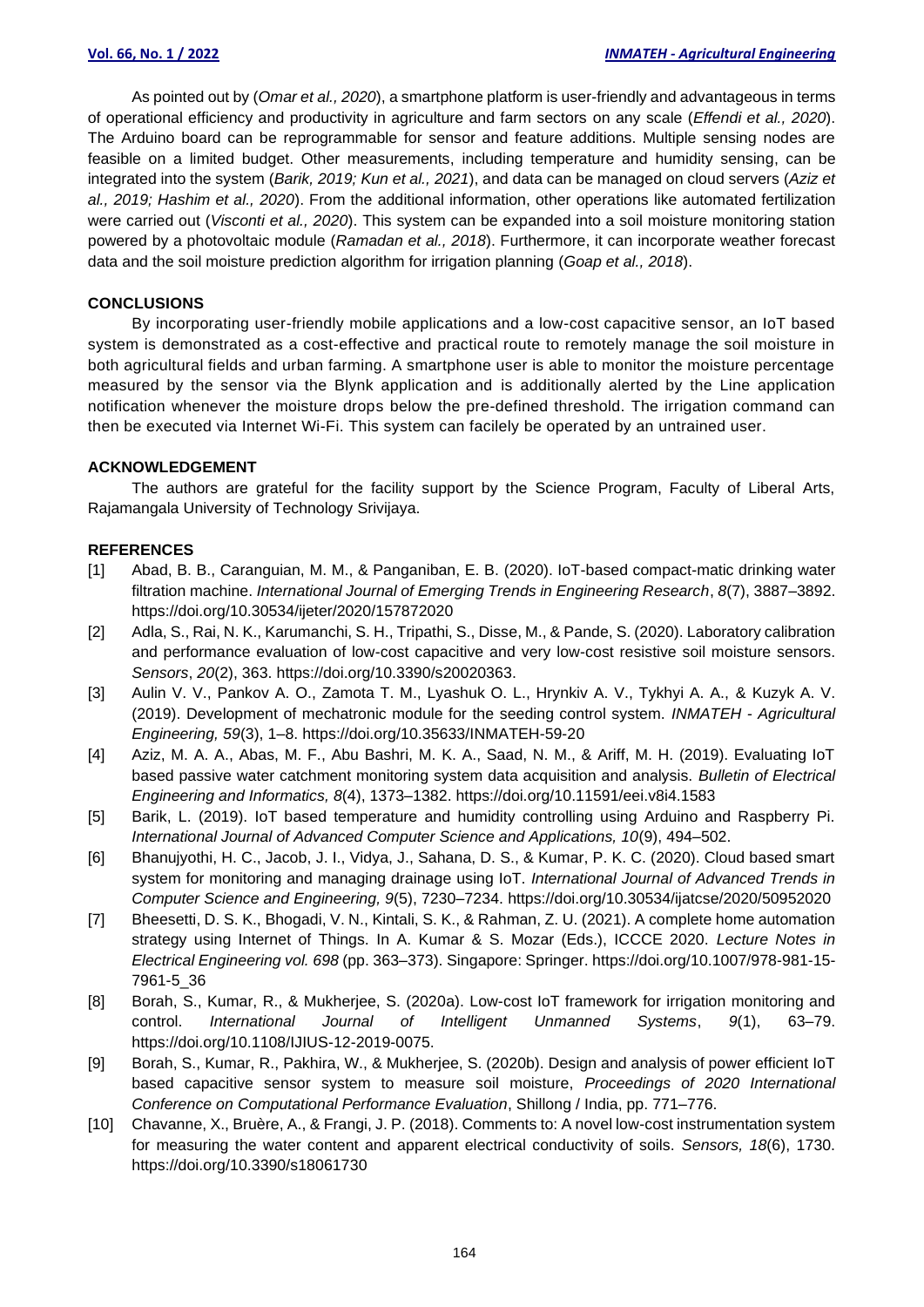- [11] Deepa, B., Anusha, C., & Devi, C. P. (2021). Smart agriculture using IOT. In S. Satapathy, V. Bhateja, B. Janakiramaiah & Y. W. Chen (Eds.), *Intelligent System Design. Advances in Intelligent Systems and Computing vol. 1171* (pp. 11–19). Singapore: Springer.
- [12] Domínguez-Niño, J. M., Bogena, H. R., Huisman, J. A., Schilling, B., & Casadesús, J. (2019). On the accuracy of factory-calibrated low-cost soil water content sensors. *Sensors, 19*(14), 3101. https://doi.org/10.3390/s19143101
- [13] Effendi, M. K. R., Kassim, M., Sulaiman, N. A., & Shahbudin, S. (2020). IoT smart agriculture for aquaponics and maintaining goat stall system. *International Journal of Integrated Engineering*, *12*(8), 240–250. https://doi.org/10.30880/ijie.2020.12.08.023
- [14] Goap, A., Sharma, D., Shukla, A. K., & Krishna, R. C. (2018). An IoT based smart irrigation management system using machine learning and open source technologies. *Computers and Electronics in Agriculture, 155*, 41–49. https://doi.org/10.1016/j.compag.2018.09.040
- [15] Hashim, N. M. Z., Mazlan, S. R., Abd Aziz, M. Z. A., Salleh, A., Ja'Afar, A. S., & Mohamad, N. R. (2020). Agriculture monitoring system: A study. *Jurnal Teknologi, 77*(1), 53–59. https://doi.org/10.11113/jt.v77.4099
- [16] Indra, W. A., & Shariff, M. S. A. M. (2020). Message conveyor by motion for paralyze people powered using RF energy harvesting. *International Journal of Integrated Engineering, 12*(8), 233–239. https://doi.org/10.30880/ijie.2020.12.08.022
- [17] Ito R., & Kajisa T. (2021). Development of paddy-field water level gage corresponding to a sensornetwork. *INMATEH - Agricultural Engineering, 63*(1), 131–136. https://doi.org/10.35633/inmateh-63-13
- [18] Julian, J., Kavitha, R., & Rakesh, J. Y. (2021). An IoT based wearable device for healthcare monitoring. In S. Satapathy, Y. D. Zhang, V. Bhateja & R. Majhi (Eds.), *Intelligent Data Engineering and Analytics. Advances in Intelligent Systems and Computing vol. 1177* (pp. 515–525). Singapore: Springer.
- [19] Kumar, S. S., Aithal, G., & Bhat, V. P. (2021). Design, calibration, and experimental study of low-cost resistivity-based soil moisture sensor for detecting moisture at different depths of a soil. In N. Chiplunkar & T. Fukao (Eds.), *Advances in Artificial Intelligence and Data Engineering vol. 1133* (pp. 1383–1397). Singapore: Springer.
- [20] Kun, T., Sanmin, S., Liangzong, D., & Shaoliang, Z. (2021). Design of an intelligent irrigation system for a jujube orchard based on IoT. *INMATEH - Agricultural Engineering, 63*(1), 189–198. https://doi.org/10.35633/inmateh-63-19
- [21] Maddileti, T., & Kurakula, H. (2020). IoT based smart dustbin. *International Journal of Scientific and Technology Research, 9*(2), 1297–1302.
- [22] Nagahage, E. A. A. D., Nagahage, I. S. P., & Fujino, T. (2019). Calibration and validation of a low-cost capacitive moisture sensor to integrate the automated soil moisture monitoring system. *Agriculture, 9*(7), 141. https://doi.org/10.3390/agriculture9070141
- [23] Omar, N. B., Zen, H. B., Aldrin, N. N. A., Waluyo, & Hadiatna, F. (2020). Accuracy and reliability of data in IoT system for smart agriculture. *International Journal of Integrated Engineering*, *12*(6), 105–116. https://doi.org/10.30880/ijie.2020.12.06.013
- [24] Placidi, P., Gasperini, L., Grassi, A., Cecconi, M., & Scorzoni, A. (2020). Characterization of low-cost capacitive soil moisture sensors for IoT networks. *Sensors, 20*(12), 3585. https://doi.org/10.3390/s20123585
- [25] Radi, Murtiningrum, Ngadisih, Muzdrikah, F. S., Nuha, M. S. & Rizqi, F. A. (2018). Calibration of capacitive soil moisture sensor (SKU:SEN0193), *Proceedings of the 4th International Conference on Science and Technology,* Yogyakarta / Indonesia, pp. 1–6.
- [26] Ramadan, K. M., Oates, M. J., Molina-Martinez, J. M., & Ruiz-Canales, A. (2018). Design and implementation of a low cost photovoltaic soil moisture monitoring station for irrigation scheduling with different frequency domain analysis probe structures. *Computers and Electronics in Agriculture, 148*, 148–159. https://doi.org/10.1016/j.compag.2017.12.038
- [27] Segundo, A. K. R., Martins, J. H., Monteiro, P. M. B., de Oliveira, R. A., & Freitas, G. M. (2015). A novel low-cost instrumentation system for measuring the water content and apparent electrical conductivity of soils. *Sensors, 15*(10), 25546–25563. https://doi.org/10.3390/s151025546
- [28] Singholi, A. K. S., Mittal, M., & Bhargava, A. (2021). A review on IoT-based hybrid navigation system for mid-sized autonomous vehicles. In V.C. Pandey, P. M. Pandey & S. K. Garg (Eds.), Advances in Electromechanical Technologies. *Lecture Notes in Mechanical Engineering* (pp. 735–744). Singapore: Springer.